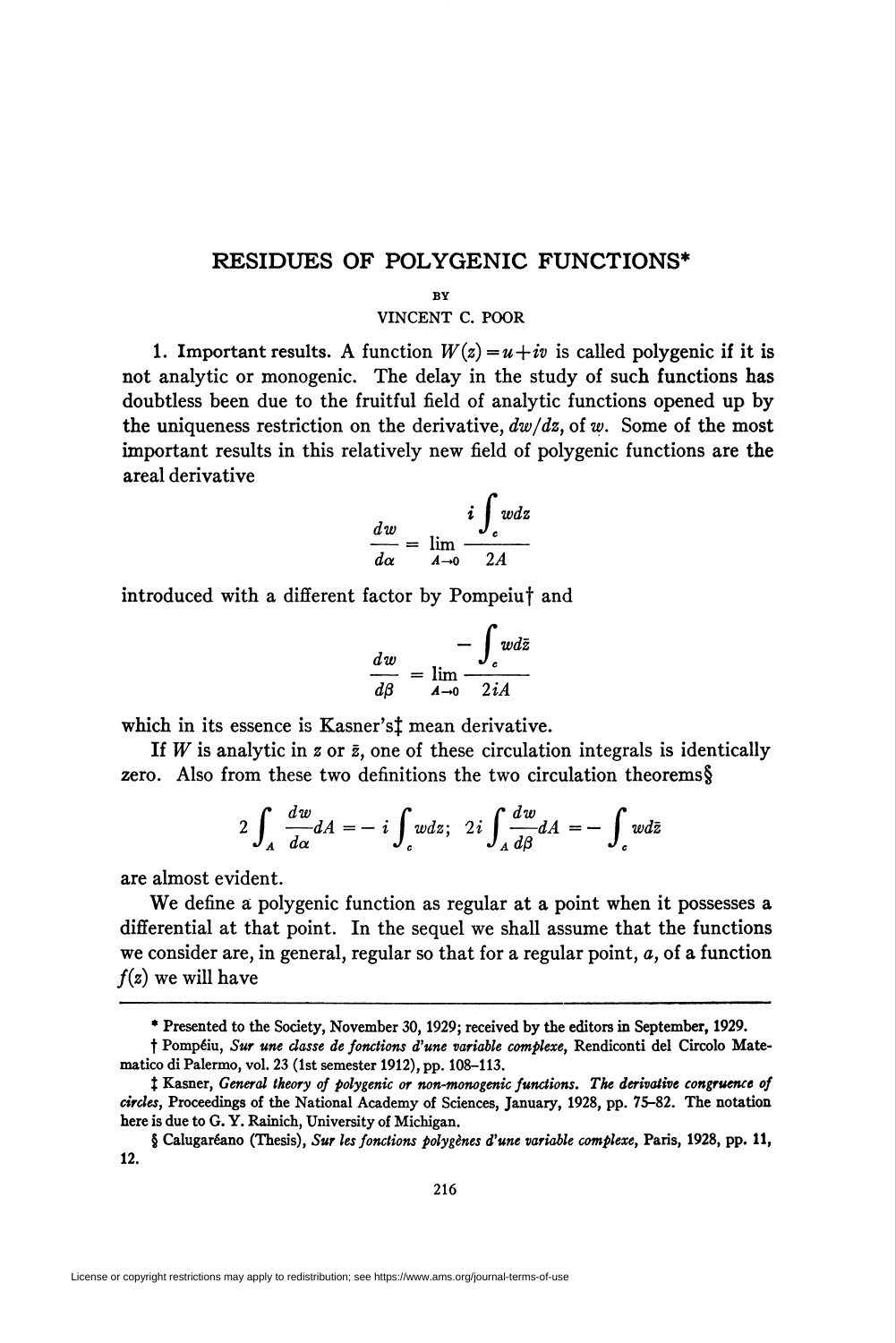(1.1) 
$$
f(z) - f(a) = \frac{df}{d\beta}(z - a) + \frac{df}{d\alpha}(\bar{z} - \bar{a}) + \eta
$$

where  $df/d\beta$  and  $df/d\alpha$  are the values of the derivatives at the point a, and  $\eta$  is a quantity of higher order than the first in  $z - a$ , a quantity such that  $\eta/(z-a)^2$  remains finite when z goes to a.

In studying such functions we have as our model the highly developed theory of analytic or monogenic functions.

2. Zeros and poles. The simplest singularities of monogenic functions are poles which may be characterized as the zeros of the reciprocal of a given function. We begin therefore by a brief discussion of zeros of polygenic functions.

There is a large class of polygenic functions defined by a double power series\*

$$
f(z) = a_0 + a_{10}z + a_{01}\bar{z} + \cdots
$$

Such a function vanishes at the origin if the absolute term,  $a_0$ , is taken equal to zero. In the case of a monogenic function the result of such vanishing is that a factor z may be taken out so that the function can be represented in the form

$$
f(z) = zF(z)
$$

where  $F(z)$  is regular at the origin. A polygenic function of this form, where  $F(z)$  is another polygenic function, also has a zero at the origin but this is by no means the only type of zeros. Without going far into the classification of zeros we consider in addition to this what seems to be the next simplest case, the case in which the whole linear term may be taken out as a factor so that

$$
f(z) = (az + b\bar{z})F(z)
$$

and we assume that  $F(z)$  does not vanish in the neighborhood of the origin.

The function  $az+b\bar{z}$  evidently vanishes for  $z=0$ ; to see whether it vanishes for other points in the neighborhood of the origin we notice that if  $az+b\bar{z}$ is zero we must have

$$
az = -b\bar{z}
$$

or taking absolute values

$$
|a|=|b|.
$$

Thus if  $\vert a\vert \neq \vert b\vert$  the origin is an isolated zero of  $f(z)$ . But if the relation

\* Calugaréano, loc. cit., § 1.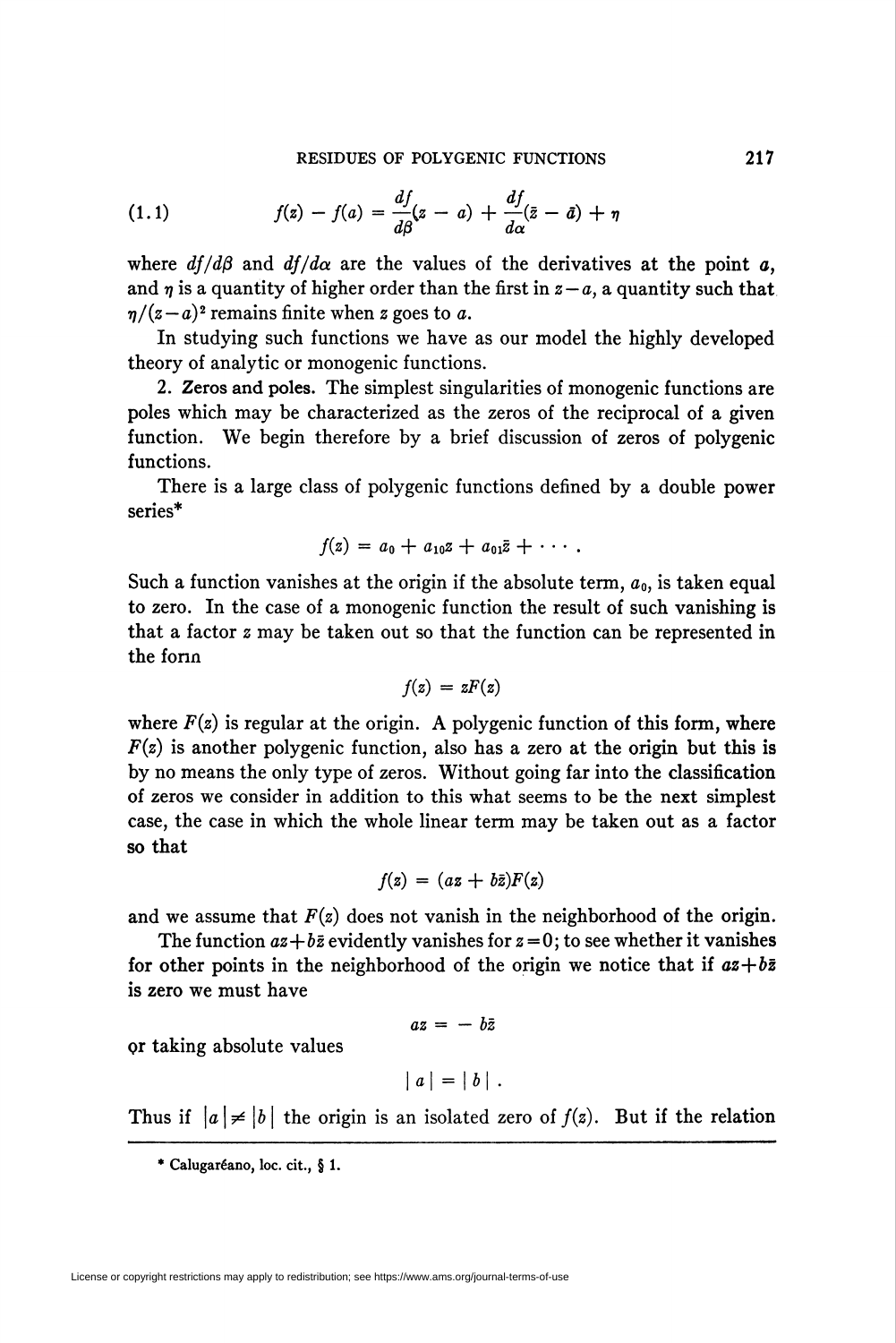218 V. C. POOR [April

 $\vert a \vert = \vert b \vert$  or its equivalent  $b = ae^{i\phi}$  holds we easily see that we have a whole line of zeros, distributed along the straight line whose slope angle is  $(\phi - \pi)/2$ .

We pass to the consideration of poles which we define in accordance with the above, as points at which the function becomes infinite while its reciprocal is zero. Corresponding to the two simple types of zeros mentioned we consider two types of poles of  $f(z)$  given by the equations

$$
f(z) = \frac{F(z)}{z} \text{ and } f(z) = \frac{F(z)}{az + b\bar{z}}
$$

respectively; here the pole is assumed, for convenience in writing, to be at the origin.

3. Residues. In the theory of monogenic functions the residue is defined by the equation

$$
R_A = \frac{1}{2\pi i} \int_c f(z) dz.
$$

If  $f(z)$  has no poles inside the closed contour c, defining the region A, then  $R_A$  is zero. If in this region  $f(z)$  has a pole so that

 $F(z) = (z-a) f(z),$ 

then

$$
R_A = F(a).
$$

The only restriction on the contour  $c$  is that the region A bounded by it contains no other singularities of  $f(z)$ .

If, on the other hand,  $f(z)$  is a *polygenic* function the contour integral is no longer independent of the path. Therefore the value of  $R<sub>A</sub>$  given above depends on the contour  $c$ , and the definition loses its sense. We may, however, define the residue of a polygenic function as the limit toward which the above expression tends when the contour c, assumed to be a circle\* of radius  $r$ with center at a, tends when the radius goes to zero. This definition may be regarded as a generalization of the above definition for monogenic functions since for such functions it furnishes the same value  $R_A$ .

Symbolically then we write

(3.1) 
$$
R' = \lim_{r \to 0} \frac{1}{2\pi i} \int_0^r f(z) dz
$$

for our *definition of the residue of a polygenic function* at the point  $z = a$  where the contour is a circle of radius  $r$ , with center at  $a$ .

<sup>\*</sup> An arbitrary contour within the circle would serve the purpose just as well.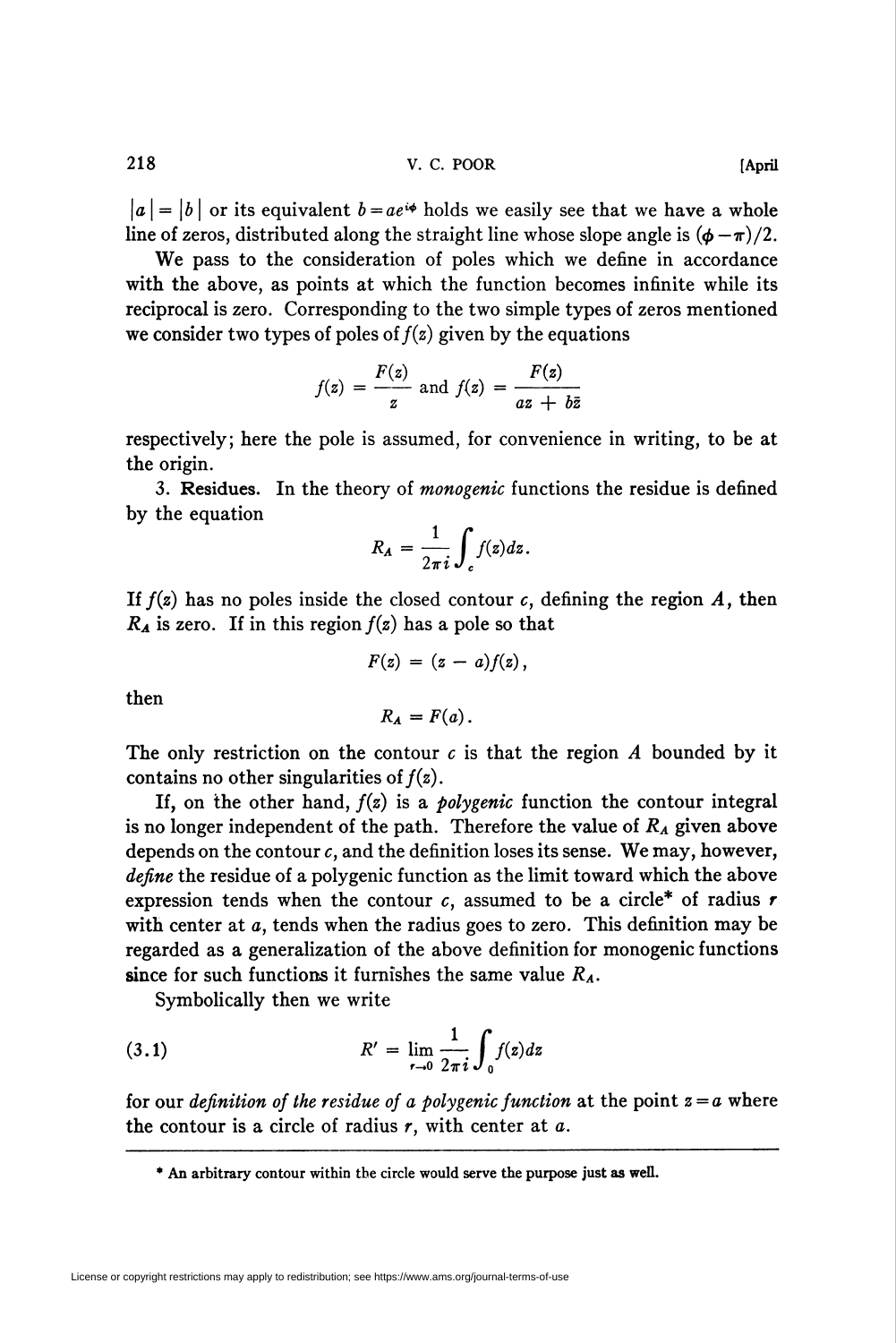**THEOREM** 1. If  $f(z)$  is a polygenic function in a region A and has no singularity at  $z = a$  nor in the neighborhood of  $z = a$  (and by this we mean that it is possible'to construct a circle about the point a which contains no singularity of the function considered, except, possibly, at  $z = a$ ) then

$$
R'=0.
$$

This, of course, is the analogue or generalization of Cauchy's first law. We may write

$$
\int_0^{\infty} f(z) dz = \int_0^{\infty} [f(z) - f(a)] dz + f(a) \int_0^{\infty} dz.
$$

The last integral is evidently zero and the modulus of the preceding will be less than the maximum value of  $|f(z) - f(a)|$  on the circle multiplied by  $\int_0 |dz|$ . Both these factors tend towards zero with r so that  $R'=0$ .

**THEOREM** 2. If  $z = a$  is a simple isolated pole of the polygenic function  $f(z)$ , such that

$$
F(z) = (z - a)f(z)
$$

and  $F(z)$  is regular at a, and in the neighborhood of a, then

$$
(3.3) \t R' = F(a).
$$

This is the generalization of Cauchy's second law for monogenic functions. We may write

$$
\int_0^1 f(z) dz = \int_0^1 \frac{F(z) - F(a)}{z - a} dz + F(a) \int_0^1 \frac{dz}{z - a}.
$$

The second term in the right member is  $2\pi iF(a)$ ; the first term may be written according to the formula (1.1) as

$$
\frac{df}{d\beta}\int_0 dz + \frac{df}{d\alpha}\int_0 \frac{z-a}{\bar{z}-\bar{a}} dz + \int_0^{\infty}\frac{\eta}{z-a} dz.
$$

The first of these integrals vanishes and the other two tend towards zero with the radius of the circle, and the theorem is proved.

We consider now a more difficult problem of finding the residue at a pole of the second type of §2. For convenience we shall take the singularity of the function  $f(z)$  at the point  $z = 0$  and then study the behavior of the function at the origin. We assume then that

$$
(az+b\bar{z})f(z)=F(z)
$$

where  $F(z)$  is regular in the neighborhood of  $z=0$ . In fact we will treat only the situation where  $F(z)$  is unity so that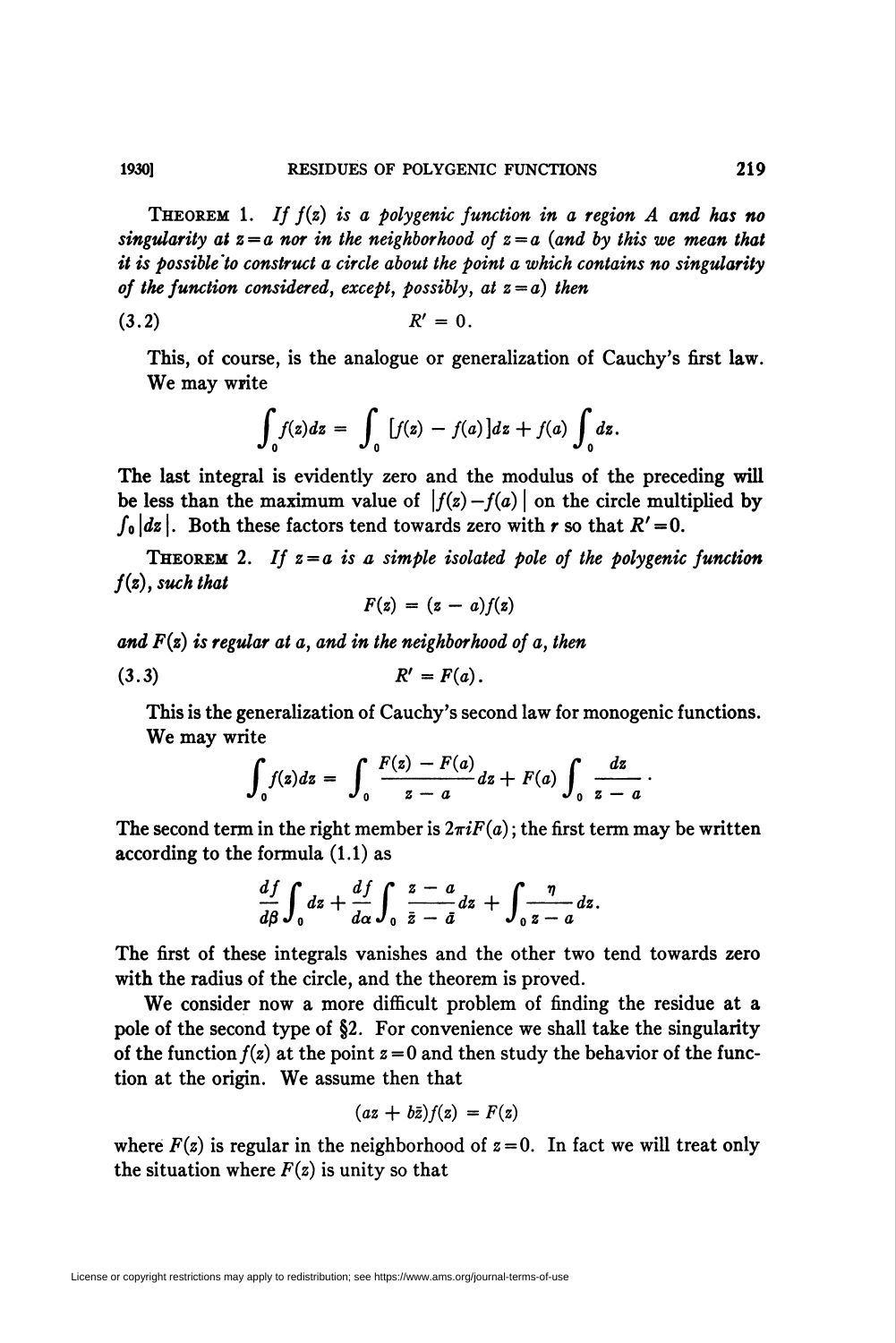220 V. C. POOR [April

(3.4) 
$$
\int_0^1 f(z) dz = \int_0^1 \frac{dz}{az + b\bar{z}}.
$$

We have to consider three different cases,

$$
|b| > |a|; |b| < |a|; |b| = |a|.
$$

We study together the first two cases.

Case I,  $|b| > |a|$ ; Case II,  $|b| < |a|$ . If we change the form of the integral so that

$$
\int_0^{\frac{dz}{az+b\bar{z}}} = \frac{1}{2a} \int_0^{\frac{2azdz}{az^2+b^2}}
$$

we can easily evaluate it on the circle with a fixed radius  $r$ . Since in this form the denominator, if  $r$  be regarded as fixed, is equal to an analytic function of z and the numerator is its differential, we may apply the theorem in analytic function theory that such an integral is equal to the difference between the number of zeros and the number of poles of the function, in the area bounded by the contour of integration, multiplied by  $2\pi i$ . In both cases considered, the function  $az^2 + br^2$  has no poles inside the circle of radius r.

In Case I there are two zeros of the function outside the circle and no zeros inside; thus the integral vanishes in this case.

In Case II there are two zeros of the function  $a^2 + b^2$  inside the circle so that the integral is  $2 \cdot 2\pi i$ . This argument holds for every r; we therefore have in the limit

$$
R' = \lim_{r \to 0} \frac{1}{2\pi i} \int_0^r f(z) dz = \frac{1}{a}.
$$

**Case III,**  $|b| = |a|$ . Here the poles of the function are distributed along a straight line through the origin. The integral in question is improper since the intersections of the line and the circle, radius  $r$ , make the integrand infinite. In this case  $b = ae^{i\phi}$ , where  $(\phi - \pi)/2$  is the slope angle of the line of poles, and the integral in (3.4) may be transformed as follows:

$$
\int_{0}^{a} \frac{dz}{az + b\bar{z}} = \frac{1}{a} \int_{0}^{a} \frac{dz}{z + e^{i\phi}\bar{z}} = \frac{i}{a} \int_{0}^{2\pi} \frac{e^{i\theta}d\theta}{e^{i\theta} + e^{i(\phi-\theta)}}
$$
\n
$$
= \frac{i}{a} \int_{0}^{2\pi} \frac{d\theta}{1 + e^{i(\phi-2\theta)}} = \frac{i}{a} \int_{0}^{2\pi} \frac{d\theta}{1 + \cos(\phi - 2\theta) + i\sin(\phi - 2\theta)}
$$
\n
$$
= \frac{i}{a} \int_{0}^{2\pi} \frac{[1 + \cos(\phi - 2\theta) + i\sin(\phi - 2\theta)]d\theta}{2 + 2\cos(\phi - 2\theta)}
$$
\n
$$
= \frac{i}{2a} \int_{0}^{2\pi} d\theta - \frac{1}{2a} \int_{0}^{2\pi} \tan(\theta - \frac{\phi}{2})d\theta.
$$

License or copyright restrictions may apply to redistribution; see https://www.ams.org/journal-terms-of-use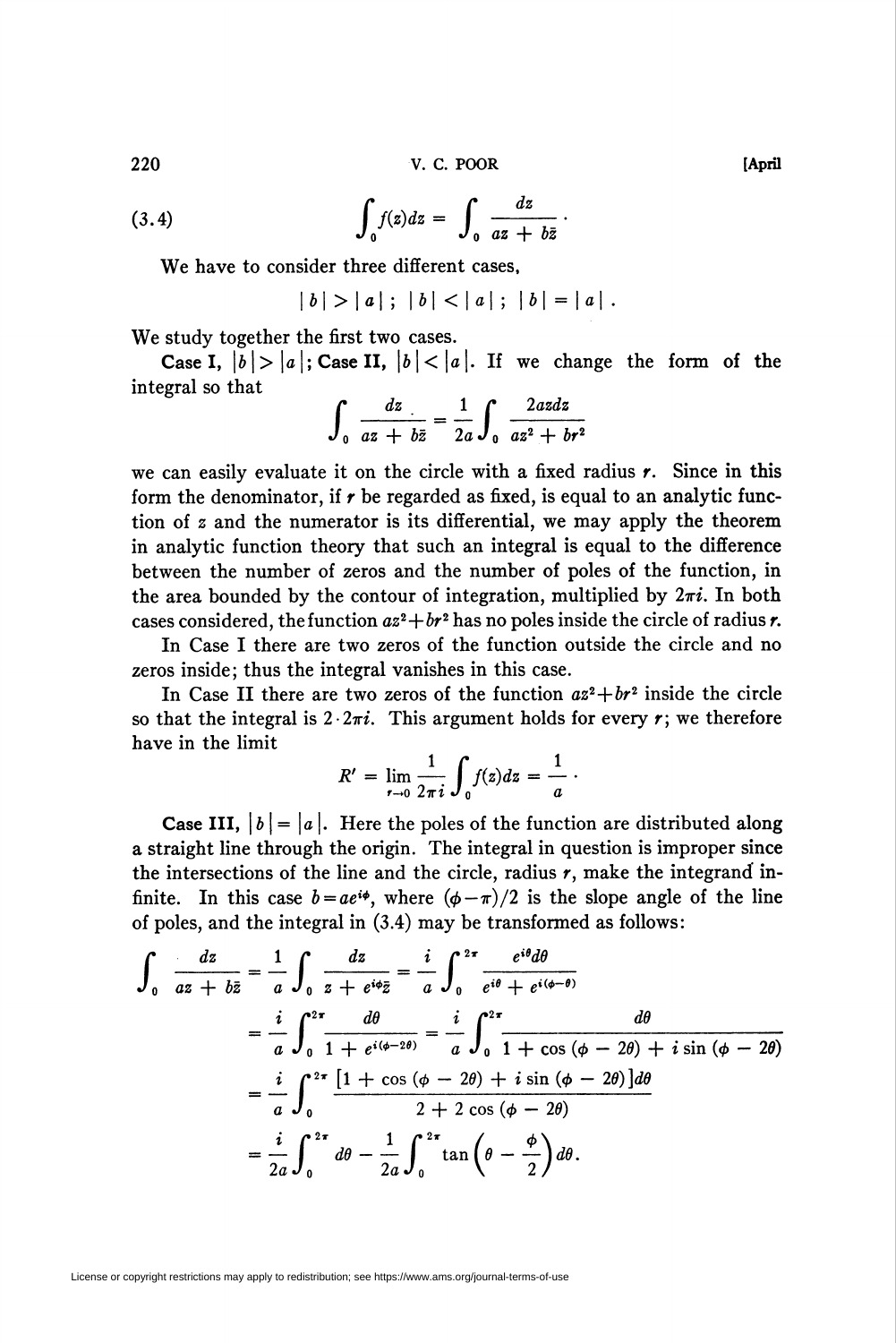Here the first integral evidently becomes  $\pi i/a$ . We agree to take the *chief* value of the second (improper) integral, letting  $\theta$  go from  $(\phi - \pi)/2 + \epsilon$  to  $(\phi+\pi)/2 - \epsilon$  and from  $(\phi+\pi)/2 + \epsilon$  to  $(\phi+3\pi)/2 - \epsilon$  and then making  $\epsilon$  tend toward zero. If we pair off the elements of integration in the first and fourth quadrants and those in the second and third we see that we obtain zero.

If we think of  $az+b\overline{z}$  as a function of  $\overline{z}$  and define the residue of its reciprocal in the same manner in  $\bar{z}$  then  $ar^2+b\bar{z}^2$  will be analytic in  $\bar{z}$ . We thus have a second residue

$$
\overline{R}=1/b
$$

in Case I, zero in Case II, and  $1/(2b)$  in Case III. If we define the total residue,  $R$ , as the sum of the residues in z and  $\bar{z}$  respectively, we will then have

| Case I:   | $R = 1/b;$            |
|-----------|-----------------------|
| Case II:  | $R = 1/a$ ;           |
| Case III: | $R = (a + b)/(2ab)$ . |

4. Areal derivative. An interesting application of this theory of residues arises in connection with the differentiation of

$$
\lim_{r \to 0} \int_0^1 \frac{f(t)dt}{t-z}
$$

under the integral sign. According to Theorem 2 we may write equation (3.3)

(4.1) 
$$
f(z) = \lim_{r \to 0} \frac{1}{2\pi i} \int_0^r \frac{f(t)dt}{t - z}
$$

where the contour of integration is the circle of radius  $r$ , center at z. This is the generalization of Cauchy's integral representation of a function; in what follows we obtain the generalization for the integral representation of the derivative.

**THEOREM** 3. The  $\beta$  derivative of a polygenic function may be expressed in the form

(4.2) 
$$
\frac{df}{d\beta} = \lim_{r \to 0} \frac{1}{2\pi i} \int_0^r \frac{f(t)dt}{(t-z)^2} = \lim_{r \to 0} \frac{1}{2\pi i} \int_0^r \frac{d}{dz} \frac{f(t)}{t-z} dt
$$

or the  $\beta$  derivative may be obtained by taking the z derivative in

$$
\lim_{t\to 0}\int_0^t\frac{f(t)dt}{t-z}
$$

under the integral sign.